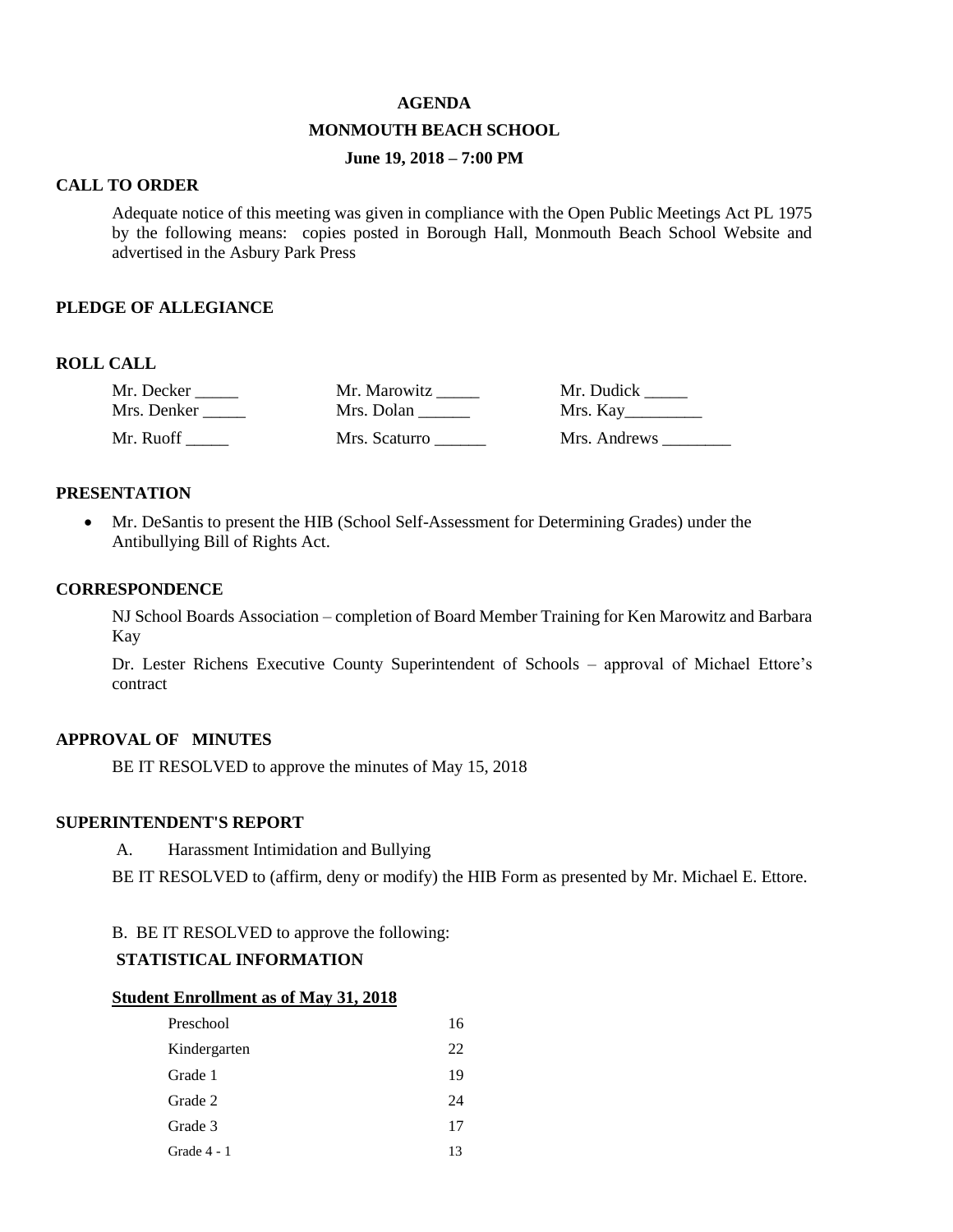| Grade 4 - 2                            |       | 14  |
|----------------------------------------|-------|-----|
| Grade $5 - 1$                          |       | 14  |
| Grade $5 - 2$                          |       | 15  |
| Grade $6 - 1$                          |       | 14  |
| Grade $6 - 2$                          |       | 15  |
| Grade 7 - 1                            |       | 13  |
| Grade 7 - 2                            |       | 12  |
| Grade $8 - 1$                          |       | 19  |
| Grade $8 - 2$                          |       | 19  |
|                                        | Total | 245 |
| Special Education (Out of District): 2 |       |     |

One student in the following placements:

### Oceanport Schools (1)

Harbor School (1)

| <b>Student Attendance</b> |       |          |       |
|---------------------------|-------|----------|-------|
| September                 | 98%   | February | 92%   |
| October                   | 97%   | March    | 95.5% |
| November                  | 94%   | April    | 96%   |
| December                  | 94.5% | May      | 96%   |
| January                   | 92.5% | June     |       |
| <b>Staff Attendance</b>   |       |          |       |
| September                 | 98.5% | February | 94.5% |
| October                   | 97.5% | March    | 93.5% |
| November                  | 97.5% | April    | 95%   |
| December                  | 93.5% | May      | 95%   |
| January                   | 96.5% | June     |       |

### Fire Drills

May 11, 2018 at 11:00 a.m.

### Security Drill

Evacuation (non fire) on May 25, 2018 at 10:00 a.m.

- C. BE IT RESOLVED to approve the Security Drill Statement of Assurance for the 2018-2019 school year.
- D. BE IT RESOLVED to approve the Comprehensive Equity Plan Annual Statement of Assurance for the 2018-2019 school year.

# **PUBLIC DISCUSSION**

In compliance with Open Public Meetings Act PL 1975, Chapter 10:4-12 subsection b, - A public body may exclude the public only from that portion of a meeting at which the public body discusses any matter involving the employment, appointment, termination of employment, terms and conditions of employment evaluation of the performance of promotion or discipline of any specific prospective public officer or employees or current public offer or employee employed or appointed by the public body, unless all the individual employees or appointees whose rights could be adversely affected request in writing that such matter or matters be discussed at a public meeting. As per Board Bylaws, 0167, public participation in Board Meetings, such remarks are to be limited to five minutes duration. The Board of Education, though affording the opportunity for members of the public to comment will not engage and/or make remarks concerning matters of student confidentiality and/or matters of personnel wherein employees of the District have not been given notice of the Board's intent to discuss their terms and conditions of employment. Members of the public are reminded that though they are afforded the opportunity to address the Board, they are not given license to violate the laws of slander. Comments made by members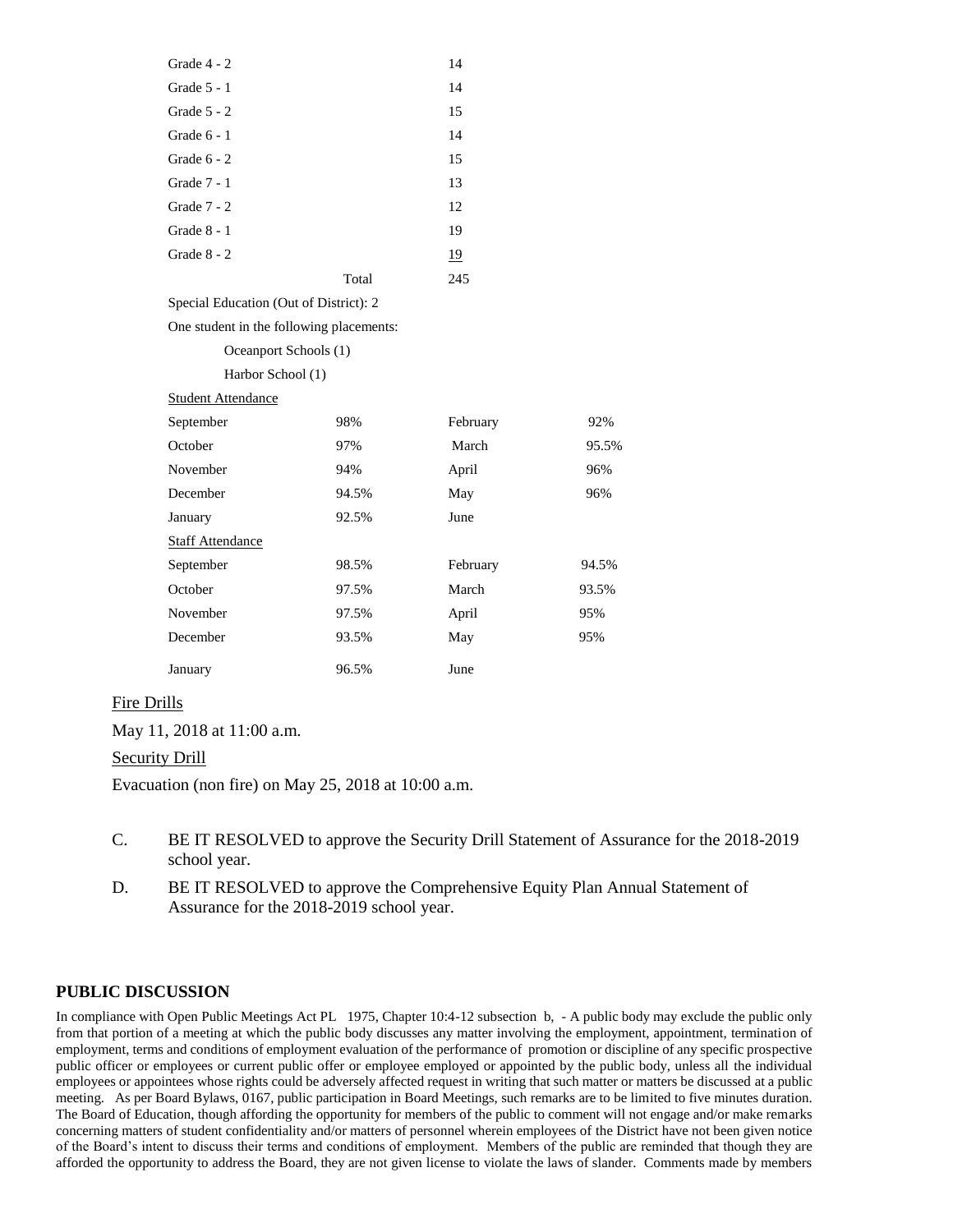of the public that are not in keeping with the orderly conduct of a public meeting will be asked to yield the floor and if they fail to do so may be subject to charges under New Jersey statues associated with disruption of a public meeting.

### **PTO UPDATE**

#### **FINANCE**

Chair: Karen Dolan

Leo Decker, Ken Marowitz, Melanie Andrews

#### A. BE IT RESOLVED to approve the following financial report Report of the Board Secretary – May 31, 2018

Cash Balances:

| Fund 10 |     | \$2,930,363.95 |
|---------|-----|----------------|
| Fund 20 | S.  | 25,683.02      |
| Fund 30 | \$  |                |
| Fund 40 | \$  |                |
| Fund 50 | \$  | 2,867.49       |
| Fund 60 | \$. | 36,645.08      |

- Reconciliation Report for May
- Monthly transfer report
- Transfer from Fund 30 \$52,613.15 to Fund 10 and \$155,000 from Capital Reserve to Fund 10 for recently approved project
	- June bill list in the amount of \$97,493.17
	- Payroll report for May

In accordance with the reports attached:

Pursuant to NJAC 6:l20-2.13(d), I certify as of May 31, 2018 no budgetary line item account has been over expended in violation of NJAC 6:20-22.13 (ad). I hereby certify that all of the above information is correct.

Board Certification:

Pursuant to NJAC 6:20-2.3 (e), we certify that as of May 31, 2018 after review of the Secretary's Monthly Report and upon consultation with the appropriate district officials, that to the best of our knowledge, no major account or fund has been over expended in violation of NJAC 6:230-22.13(b) and that sufficient funds are available to meet the district's financial obligations for the remainder of the fiscal year.

BE IT RESOLVED to approve submission of the following grants through Elementary and Secondary Education Act (ESEA):

| Title 1 Part A Basic | \$30,468  |
|----------------------|-----------|
| Title IIA Part A     | 5,686     |
| Title III            | 193       |
| Title IV             | \$10,000  |
| <b>IDEA Basic</b>    | \$61,412  |
|                      |           |
| IDEA Preschool       | S.<br>880 |
|                      |           |

 BE IT RESOLVED to approve insurance through New Jersey Schools Insurance Group for the 2018-2019 school year as follows:

|                           | 2017-2018 | 2018-2019 |
|---------------------------|-----------|-----------|
| <b>Commercial Package</b> | \$28,405  | \$26,435  |
| E&O                       | \$7,538   | \$7,599   |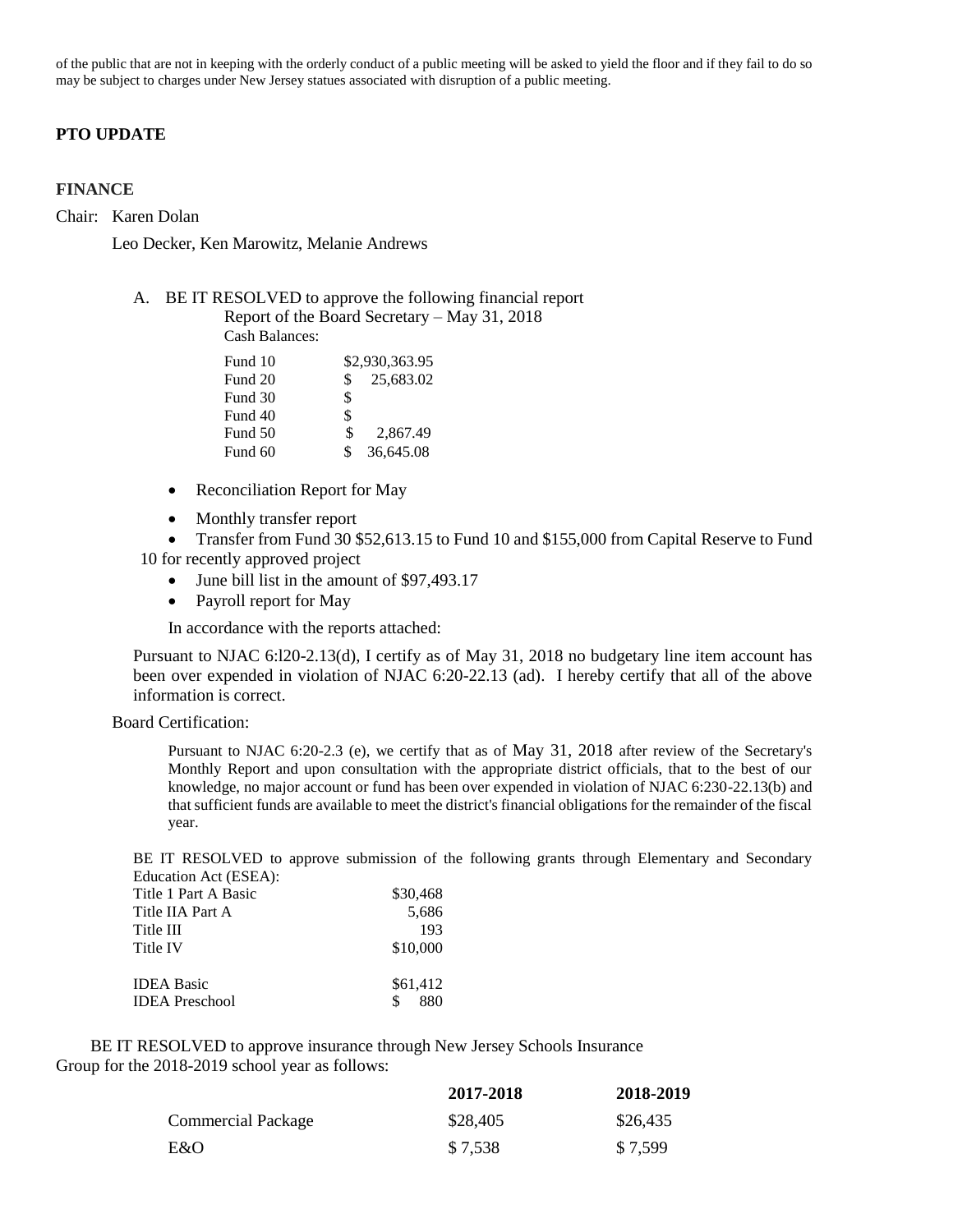| <b>Workers Compensation</b> | \$34,594 | \$40,953   |
|-----------------------------|----------|------------|
| Supplemental Indemnity      | 900      | -920<br>S. |
| <b>Student Accident</b>     | \$2,600  | 2.617      |
| Selective Insurance-Flood   | \$23,994 | \$21,212   |

Education:

Membership in the Brookdale Education Networks (Literacy, Technology, Mathematics/Science) for the 2018-2019 school year, not to exceed a total district cost of \$1,250.00. Accutrain on line course \$695 Capstone-Brain Pop \$2,230 MyOn digital level library annual cost \$9,979 Shore Consortium for Gifted and Talented \$250 administrative fee and \$75 per student enrollment, trips at an additional cost EDMENTUM – Study Island \$4,280 Blackboard – website and content management - \$2,817.04

Special Services:

Tender Touch Occupational Therapy to provide Occupational Therapy Services for the 2018/19 school year at a cost of \$85.00 per session, estimated annual cost \$42,000

Administrative:

Realtime Software and Services in the amount of \$10,360.00

Strauss Esmay Policy Consultants with online access and maintenance \$4,568.33

Systems 3000, Support, License, \$13,666 Hosting and Back Up \$3,626

Building and Grounds:

Eastern DataComm phone system support and maintenance \$4,372

Red Hawk Fire and Security – Central Monitoring \$400,

Fire Alarm Inspection \$1,825

Clock Inspection \$685

Alliance Commercial Pest Control \$260 per year

Scientific Water Conditioning \$683 per year

Jersey State Controls \$3,280

Critical Response Group (GeoRelevant Integrated Floor Plan in coordination with the Monmouth Beach Police at a cost of \$889.

BE IT RESOLVED to approve the following regular tuition contracts with Monmouth Beach School in the amount of  $\overline{$5,500.00}$  per student for the 2018-2019 school year:

L.A., K.C., G.K., G.O., E.R., and E.W.

BE IT RESOLVED to approve the Monmouth Beach School Preschool Program for the 2018- 2019 school year.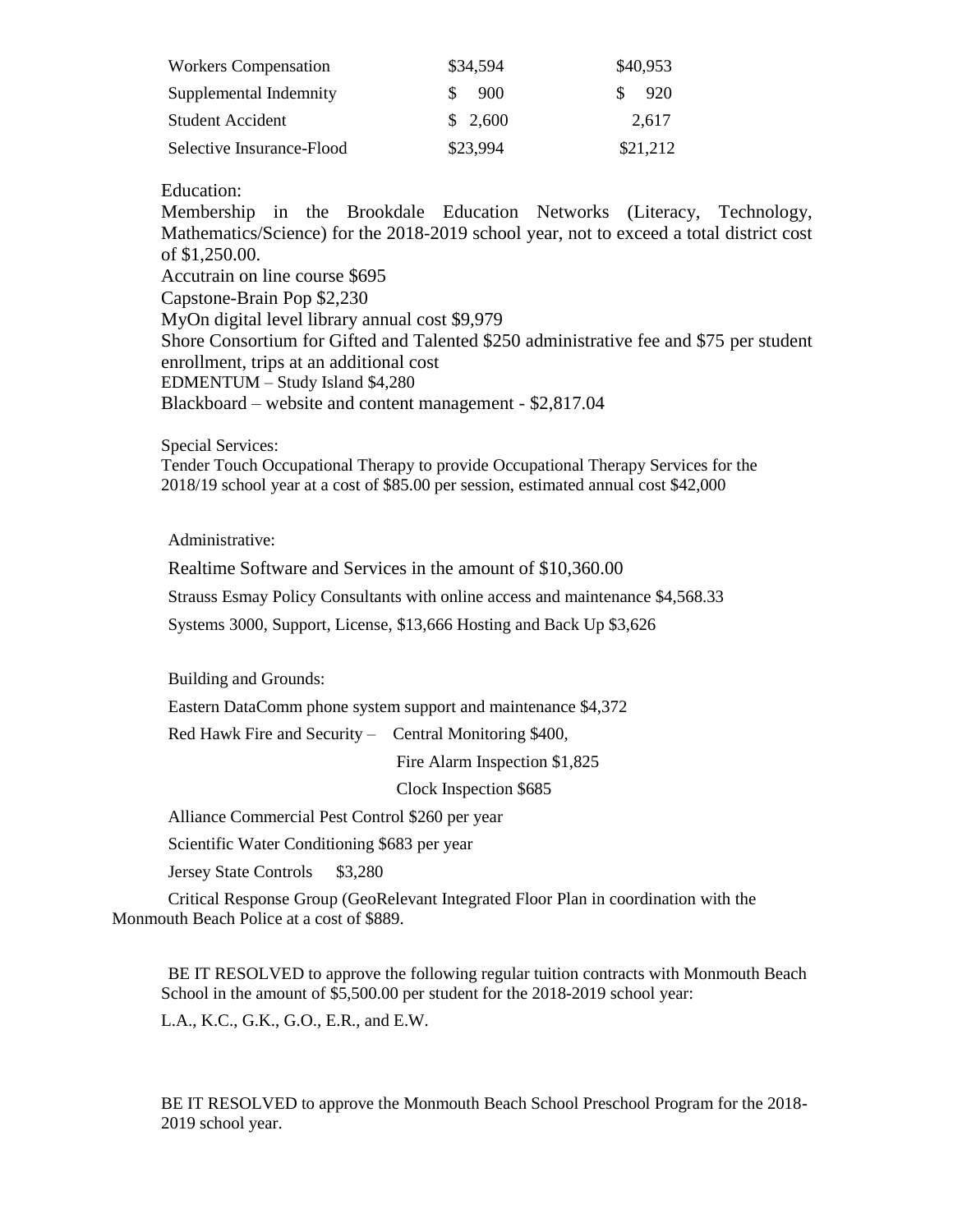BE IT RESOLVED to approve the following preschool tuition contracts with Monmouth Beach School in the amount of \$6,500.00 per student for the 2018-2019 school year:

C.C., K.F., I.L., P.L., M.M., H.M., R.P., T.S., D.T., L.W., P.W., and A.W.

BE IT RESOLVED to approve State Contract Quote from Extel Communications to provide and install new PA equipment as detailed in proposal at a cost of \$47,482.

BE IT RESOLVED to approve agreement to lease two copiers through UBS Digital Office Solutions at a cost of \$583 monthly, cost per copy BW .0038 Color .045

BE IT RESOLVED to approve AIA Document between Monmouth Beach Board of Education and Pharos Enterprises to provide construction services as per bid awarded on May 15, 2018 for the addition to the Monmouth Beach School in the amount of \$1,577,000.

BE IT RESOLVED to approve the Shared Services Agreement between the Board of Education of Monmouth Beach and the Board of Education of Spring Lake for a shared Business Administrator in the amount of \$75,472.00 effective July 1, 2018 – June 30, 2019 as approved by the Monmouth County Superintendent of Schools.

### **PERSONNEL**

Chair: Kelly Scaturro

Kathy Denker, Chris Dudick, Barbara Kay

BE IT RESOLVED to approve employment contract with Michael Ettore as Superintendent/Principal from July 1, 2018 through June 30, 2021 as reviewed and approved by the Monmouth County Superintendent of Schools.

BE IT RESOLVED to approve the following contracts from July 1, 2018 through June 30, 2019 as follows:

12 Month Employees: Joshua DeSantis, Assistant Principal of Special Services - \$96,000 Greg Zweemer, Technology Coordinator - \$61,897 Dawn Fichera, Superintendent's Secretary - \$49,694 Kathleen Costello, School Secretary/Substitute Caller - \$48,037 Joan Konopka, Board of Education, Administrative Assistant - \$43,704 Robert Seidel, Head Custodian - \$54,221 Joseph Morizio, Custodian - \$38,460

Instructional Aides Diane Bettinger \$16.49 Carol Brady \$16.49 Anne Pulous \$15.44 Michelle Leite \$14.70 Christine Savarese \$14.70

 BE IT RESOLVED to approve Dorothy Mahoney as the Cross Country coach and Michael Kammerer as the assistant for the 2018-2019 school year per the MBTA contract.

# **CURRICULUM AND INSTRUCTION**

Chair: Kathy Denker

Kelly Scaturro, Chris Dudick, Barbara Kay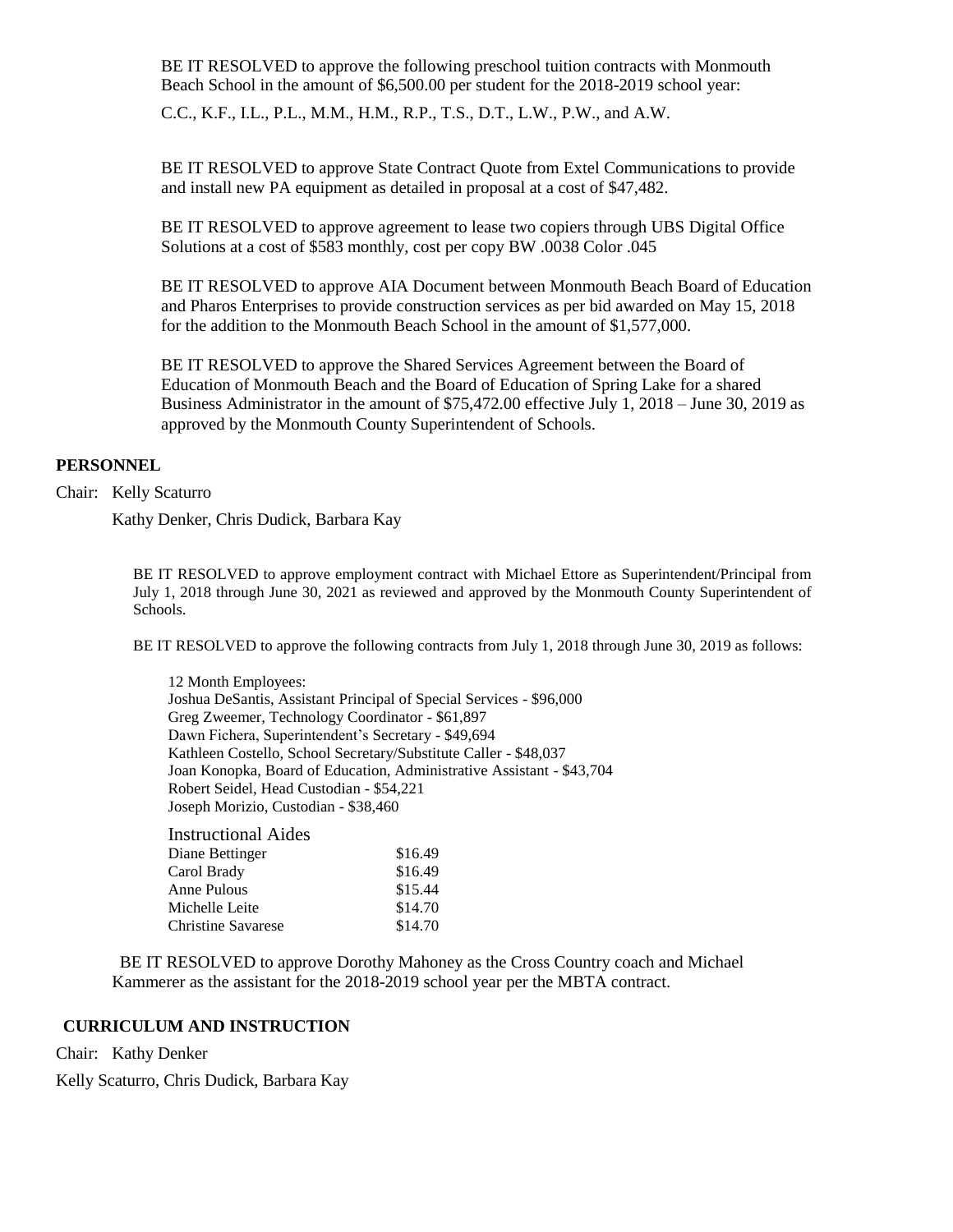- BE IT RESOLVED to approve the extraordinary services for the 2018 summer extended school year program from July 9,  $2018 -$ August 3,  $2018$  for ages  $4 - 6$  and July 10, 2018 – August 16, 2018 for ages  $7 - 12$ : Kristen Hicks, Speech Services at \$60.00 per hour.
- BE IT RESOLVED to approve 2018 summer extended school year PT services from Pat Dunphy Physical Therapy for one student at \$50.00 an hour, one hour each week for 5 weeks.
- BE IT RESOLVED to approve Stacy Laurderdale, Ph.D., BCBA-D to provide Functional Behavior Assessment, including meetings, observations, interviews and complete report for a student ID 7042279177 at a cost of \$2,500
- BE IT RESOLVED to approve the adoption of Charlotte Danielson: The Framework for Teaching staff evaluation model for the 2018-2019 school year, in partial fulfillment of the New Jersey Department of Education's Excellent Educators for New Jersey (EE4NJ) teacher and educational services staff evaluation system requirements.
- BE IT RESOLVED to approve the following class trips for the 2018-2019 school year:

Grade 6 to visit Sterling Hill Mines, Ogdensburg, NJ for mine tour and rock collection on October 3, 2018 from 8:15 a.m. – 2:45 p.m.

Grade 6 to visit YMCA Camp Bernie in Port Murray, NJ from May 22 – May 24, 2019 at a cost of \$5,070.00 with transportation costs through Suburban/Coach USA of \$2,090.00.

Emily Rossi and band members to attend Shore Band Day at Shore Regional High School on October 5, 2018 from 1:00 until TBD. Transportation will be provided to the event by SRHS at no cost. Parents to pick up.

Kindergarten to walk and visit the MB Post Office on June 21, 2018 from 9:45 a.m.  $-11:00$  p.m.

- BE IT RESOLVED to approve the Summer Reading Assignments for summer of 2018.
- BE IT RESOLVED to approve the following workshops:

Doreen Silakowski and Jason Vastano to attend NJ Science Teacher Convention and Workshop on October 24, 2018 at a cost of \$175.00 each.

Doreen Silakowski to attend Buehler Space Center Teacher Training for G & T on September 20, 2018 at no cost.

Doreen Silakowski and Dina LoPiccolo to attend G & T at Shore Consortium on September 28, 2018 at no cost.

# **BUILDING AND GROUNDS**

Chair: Leo Decker

Ken Marowitz, Karen Dolan, Melanie Andrews

BE IT RESOLVED to approve the following Building Use Application Forms**:** 

MB PTO to have use of the Music Rm for grades  $4 - 8$  as a PTO fundraiser for MBS students only to have instrumental music lessons with Emily Rossi on 7/18, 7/20, 7/25, 7/27, 08/01, 08/03, 08/15, and  $08/17$  from  $10:00$  a.m.  $-1:30$  p.m. The cost per student would be \$25 per 30 minute lesson. \$20 of proceeds to Mrs. Rossi and \$5 of proceeds to the PTO.

# **POLICY**

Chair: Christopher Dudick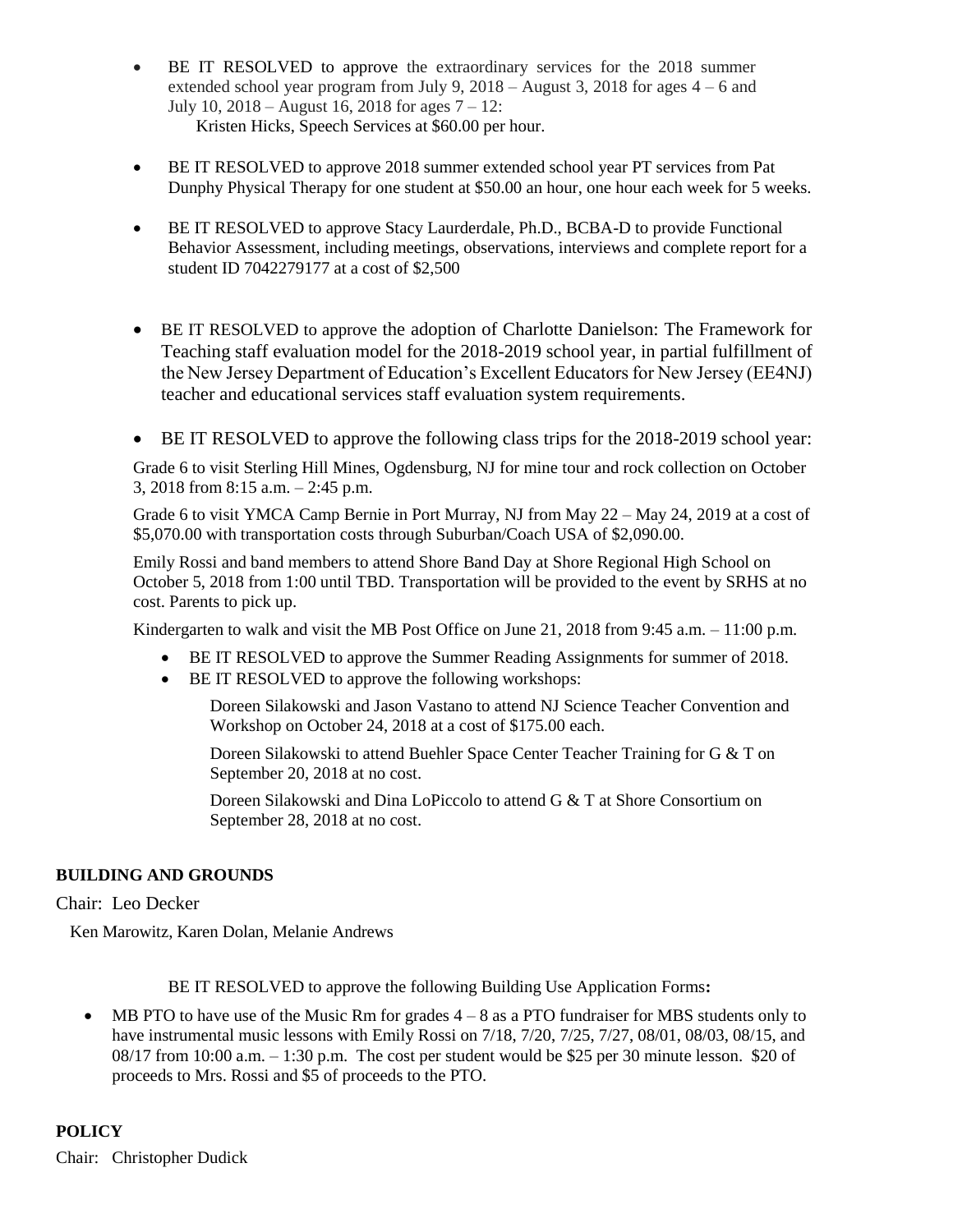BE IT RESOLVED to approve the first read of the following:

- 1550 Equal Employment/Anti-Discrimination Practices Policy & Regulation (M)
- 2431 Athletic Competition Policy (M)
- 2431.2 -Medical Examination Prior to Participation on a School-Sponsored Interscholastic or Intramural Team or Squad – Regulation (M)
- 5350 Student Suicide Prevention Policy & Regulation (M)
- 5533 Student Smoking Policy (M)
- 5535 Passive Breath Alcohol Sensor Device Policy
- 5561 Use of Physical Restraint and Seclusion Techniques for Students with Disabilities Policy & Regulation (M)
- 8462 Reporting Potentially Missing or Abused Children Policy (M)

# **GENERAL ITEMS**

- Next meeting date July 17, 2018 at 7:00 p.m.
- BE IT RESOLVED to approve the following Cross Country schedule for the 2018-2019 school year:

# **MONMOUTH BEACH SCHOOL**

### **CROSS COUNTRY SCHEDULE**

### **2018-2019**

| <b>DATE</b> | <b>TEAM</b>                   | $H=HOME/A = AWAY$ |
|-------------|-------------------------------|-------------------|
| 9/25/2018   | <b>Ranney</b>                 | A                 |
| 9/27/2018   | <b>Rumson</b>                 | A                 |
| 10/02/2018  | Keansburg                     | $\bf H$           |
| 10/10/2018  | <b>Fair Haven/Union Beach</b> | $\bf H$           |
| 10/16/2018  | <b>Little Silver</b>          | $\bf H$           |
| 10/18/2018  | <b>Henry Hudson</b>           | A                 |
| 10/22/2018  | <b>Red Bank</b>               | H                 |
| 10/24/2018  | <b>Meet of Champions</b>      | A                 |
|             | <b>Location TBD</b>           |                   |

**Updated 06/14/2018**

# **ALL MEETS START AT APPROX. 3:45 – 4:00**

# **EXECUTIVE SESSION**

BE IT RESOLVED that pursuant to the Open Public Meetings act of 1975, the board is now going into Executive Session to discuss matters relating to:

- Matters rendered confidential by state or federal law
- Personnel
- Appointment of a public official
- Matters covered by Attorney/Client Privilege
- Pending or anticipated litigation
- Pending or anticipated contract negotiations